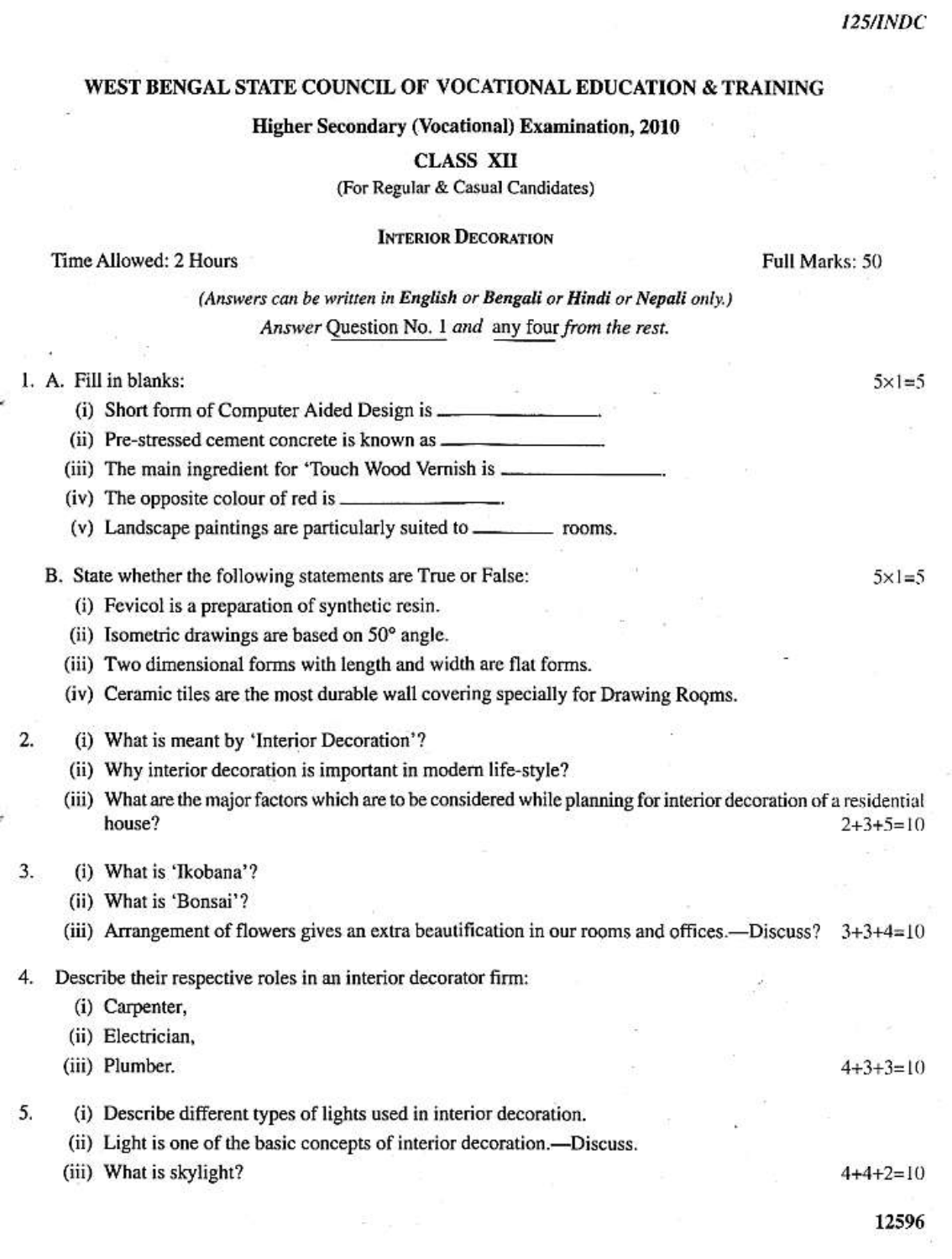| 5. | $_{(1)}$         | What is colour?                                                      |  |  |            |  |
|----|------------------|----------------------------------------------------------------------|--|--|------------|--|
|    |                  | (ii) What are 'tints' and 'shades'?                                  |  |  |            |  |
|    |                  | (iii) How colour-scheming plays a vital role in interior decoration? |  |  | $3+2+5=10$ |  |
| 7. | $\left(1\right)$ | What are the basic rules for selection of furniture?                 |  |  |            |  |
|    |                  | (ii) Draw the floor plan of furniture arrangement of a Reading Room. |  |  |            |  |
|    |                  | (iii) What will be the colour of a Reading Room?                     |  |  | $3+5+2=10$ |  |
| 8. | (i)              | What do you know about 'wood polishing'?                             |  |  | $3+4+3=10$ |  |
|    | (11)             | What are the ingredients needed to prepare wood polish?              |  |  |            |  |
|    |                  | (iii) What is the function of methylated spirit in wood polishing?   |  |  |            |  |
| 9. |                  | Write short notes on:                                                |  |  | $5+5=10$   |  |
|    | (i)              | 'Weather Coat' painting;                                             |  |  |            |  |
|    | (ii)             | 'Mortise joint'.                                                     |  |  |            |  |
|    |                  |                                                                      |  |  |            |  |

### [Bengali Version]

[ৰাংলা অথবা ইংরাজী অথবা হিন্দী অথবা নেপালীতে উত্তর লেখা যাবে।]

প্রথম প্রশ্নটির উত্তর দেওয়া আবশ্যিক।

পরবর্তী প্রশ্নগুলোর মধ্যে থেকে যে কোন চারটি প্রশ্নের উত্তর দাও।

### ১। (ক) শূন্যস্থান পূরণ কর ঃ

- (i) কম্পিউটার এইডেড ডিজাইনের সংক্ষিপ্ত রূপ \_\_\_\_\_\_\_\_\_\_\_\_\_\_\_\_\_।
- (ii) প্রি-স্ট্রেস্ড্ সিমেন্ট কনক্রিটকে আমরা জানি \_\_\_\_\_\_\_\_\_\_\_\_\_\_\_ নামে।
- (iii) 'টাচ উড ভার্নি'-এর মূল উপাদান হল \_\_\_\_\_\_\_\_\_\_
- 
- (v) ল্যান্ড-স্কেপ চিত্র সবচাইতে ভাল মানায় \_\_\_\_\_\_\_\_\_\_\_\_\_ —— ঘরে।

# (থ) নীচের বিবৃতিগুলি ঠিক অথবা ভুল লেখ ঃ

- (i) 'ফেভিকল' তৈরী হয় কৃত্রিম রজন (Synthetic Resin) থেকে।
- (ii) আইসোমেট্রিক ড্রইংয়ের (Isometric drawing) বেস্ (base)৫০° কোণের উপর আঁকা হয়।
- (iii) লম্বা এবং চওড়া সমেত দ্বি-মাত্রিক (2-dimension) আকার হচ্ছে সমতল আকার।
- (iv) 'সেরামিক টাইলস্' বসার ঘরের পক্ষেই সবচাইতে উপযোগী।
- ২। (ক) আভ্যস্তরীণ সাজ-সজ্জা (Interior Decoration) বলতে কি বোঝায়?
	- (খ) বর্তমান জীবনযাত্রার ধরনে আভ্যস্তরীণ সাজ-সজ্জার প্রয়োজন কি?
	- (গ) একটি বসত বাড়ীর আভ্যন্তরীণ সাজ-সজ্জার পরিকল্পনা করার সময়ে কোন্ কোন্ বিষয় গুরুত্ব দিয়ে বিবেচনা করা উচিত?

2+0+2=20

12596

 $(x \times)=0$ 

 $(x) = c$ 

 $(2)$